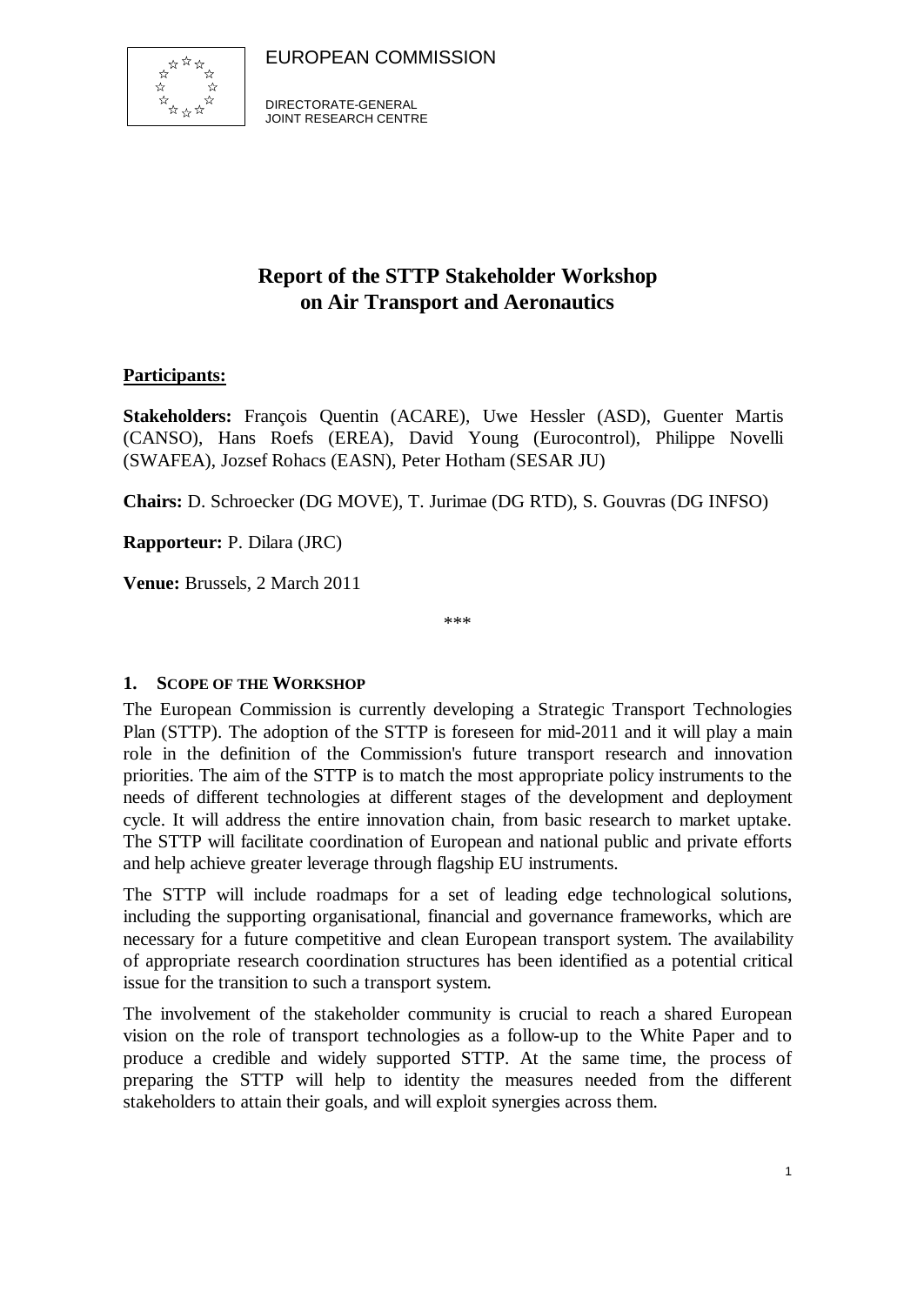### **2. SETTING THE CONTEXT**

A presentation on the STTP provided the stakeholders with insights on: rationale, objectives, structure, preparatory phase and indicative planning as well as expectations from stakeholders' hearings. It was emphasised that the term 'technology area' within the STTP is a comprehensive set of methods, practices and technologies with a shared focus of application.

Discussion during the workshop has been structured in accordance with a previously circulated questionnaire in: (1) Transport Vision and Activities: current status, development perspectives and expected impacts in first block; (2) competitive solutions; (3) Achieving the Vision, essentially focussing on: barriers, shortcomings, funding and organisational requirements; (4) Specific Questions on intelligent transport systems across modes.

The discussion therefore centred on how technology areas are expected to help the European Commission achieve its transport policy and transport research policy objectives, on the one hand, and how the European Commission can optimise resource use by investing in properly selected and prioritised technology areas via properly designed governance and funding schemes.

Stakeholders' advice is one of the inputs to the scientific process leading to the STTP Communication, as work is now focussed on identifying key technology areas in the Air transport and Aeronautics domain. Other input was requested by mid-March. It was made clear that an internet consultation will open soon for 8 weeks and stakeholders are also welcome to give their opinions either through the internet consultation or by sending emails to move-sttp@ec.europa.eu. The Commission will take into consideration any input received in time.

## **3. SUMMARY OF MAIN DISCUSSION POINTS**

## **3.1. Transport Vision and Activities**

Growth of air transport globally is envisaged to stay over 4% per year over the coming decades. At the same time, the EU and ICAO are setting very ambitious targets for GHG reductions. The air transport and aeronautics sector in Europe is currently working towards two main goals: meeting Society's needs and winning global leadership. The vision developed is for a safe, reliable, affordable and quiet future air transport system with a zero emission balance with well-informed customers and linked with other transport modes, in order to provide seamless transport to the European citizen. New entrants in the global market along with traditional competitors will require that Europe steps up its investments and coordination in order to capture part of the growing market and remain competitive.

This sector has put a lot of effort during the last decade to create a vision and strategic research agendas through the ACARE (the Advisory Council for Aeronautics Research in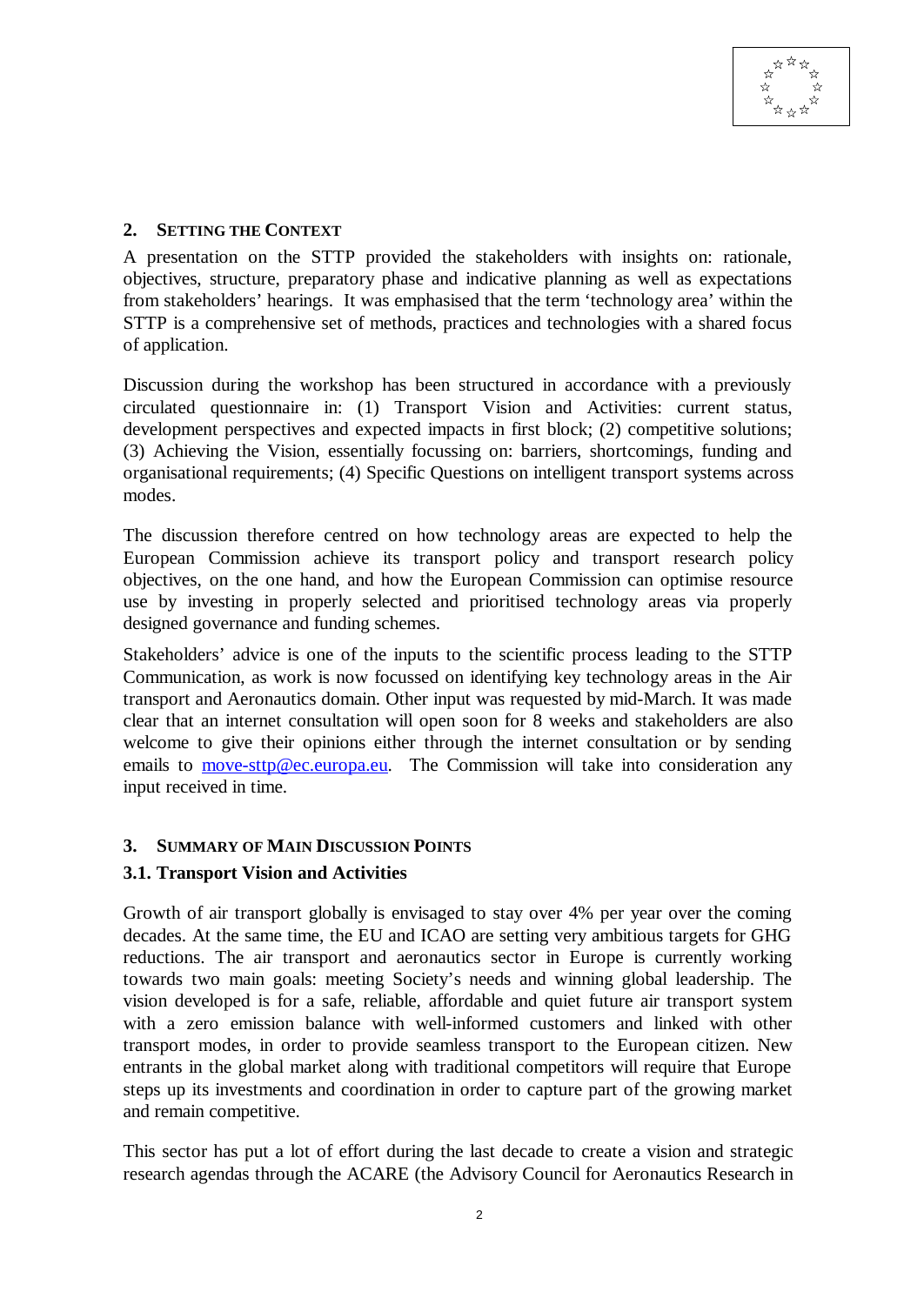

Europe, http://www.acare4europe.com/ ). ACARE has established in common agreement with private and public stakeholders a revised Strategic Research Agenda and a Vision beyond 2020 (Towards 2050) which details the foreseen evolution of the sector. Lately some large research structures were also put in place, like the SESAR Joint Undertaking and the Clean Sky Joint Technology Initiative. These initiatives aim to make air traffic management in Europe more efficient, safer, cheaper and more environmentally friendly and develop breakthrough technologies to reduce environmental impact of aviation.

Many technological developments need to take place in the coming years to achieve such an ambitious vision. These technologies fall under the scheme seen below. Since any technology shift in aviation has very long lead times from R&D to large-scale implementation, the aviation industry has already been working on the upcoming technological changes for some time. These changes can be broadly grouped under **aircraft design and ATM improvements**. Another major technology shift is expected to take place after 2030 and will depend greatly on the success of the currently planned changes.



#### Who (Stakeholders)

#### *Aircraft Design Improvements:*

Under this heading one can group the following: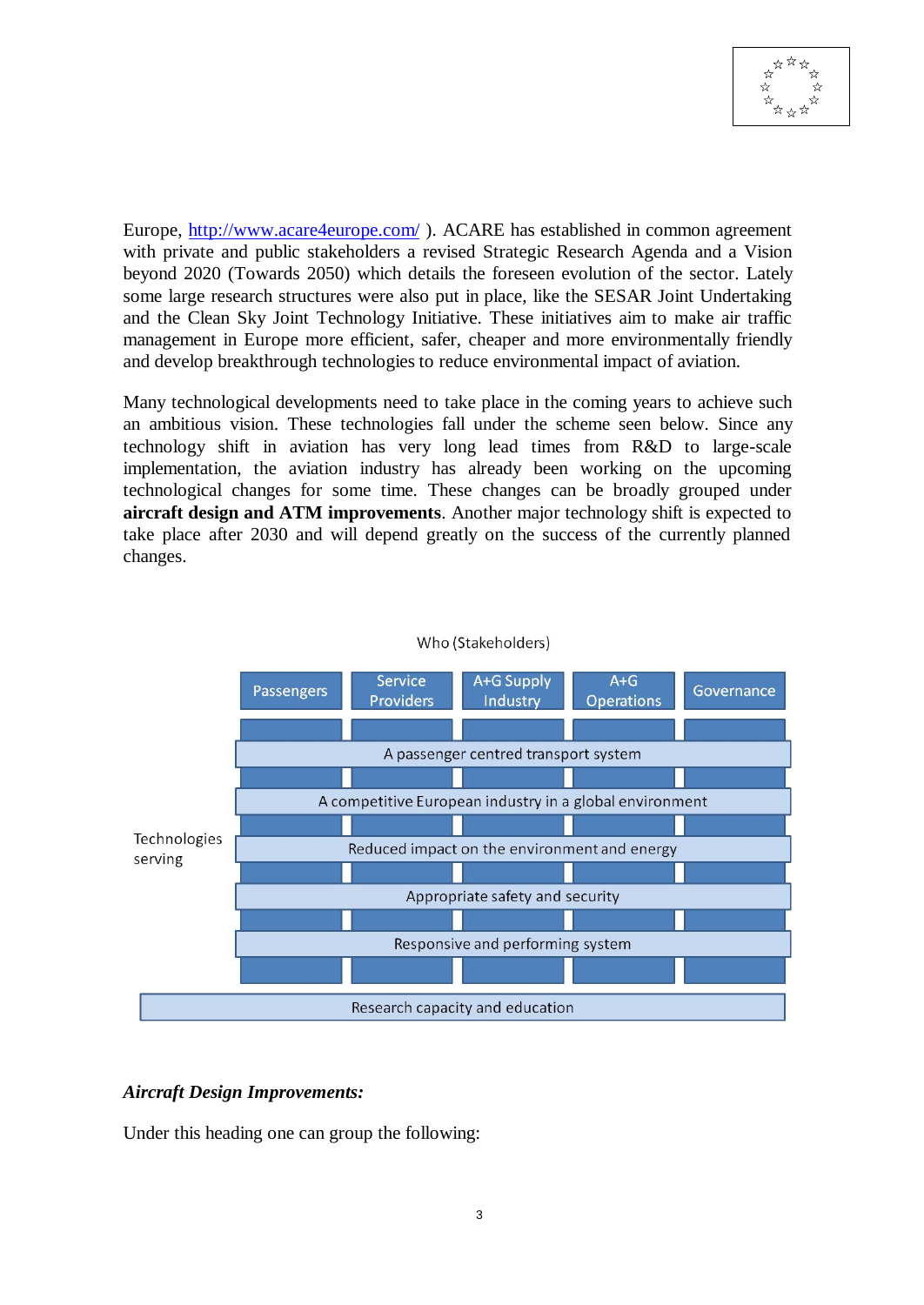- Development of new airframe and engine technologies (using lighter materials, better aerodynamics, noise suppression and more fuel efficient engines)
- Use of alternative fuels (feedstock availability, alternative pathways, life-cycle assessment)
- Rethinking the aircraft configuration (enhancement of production technologies, eliminating vortices and new architecture, like vertical and short-take-off-and-landing (VSTOL), high speed propellers, including contra rotating systems, or Blended Wing Body (BWB))
- ICT systems for supporting seamless, safe and secure transport (rail integration into airport concepts, seamless ticketing, better security checks, better use of infrastructure to eliminate congestion)

### *Air Traffic Management Improvements:*

Through SESAR, new technologies will be developed which will allow for more automation in the system. In the future the following technologies will become reality:

- The command and control systems will progressively become more automated and integrated but loosely coupled (open architecture systems, safe, efficient and high performance 4-D trajectory operations)
- The vehicle will become a node in a global network, sharing information, issuing and receiving instructions, with little or even no human intervention (unmanned vehicles)

## **3.2. Achieving the Vision**

The full innovation cycle from fundamental research, technology development and demonstration, to system demonstration need to be covered and funded appropriately. In its Vision 2020, ACARE estimated the necessary investments "possibly in excess of 100 billion Euros over twenty years". These investments need to come from the private and public sector. Throughout the discussions it was clear that industry is willing to support the development of technologies with lower risk, while the role of the public sector should be to support research and development of higher risk technologies. This is crucial in order to support the competitiveness of the European aeronautics industry, against foreign competitors (for instance USA, where the military is supporting research in the field). At the same time, high investments in aeronautics leads to spill-over technology development for other industrial fields such as safety and security applications, optical, new materials and structures, ICT, laser, construction, robotics, etc..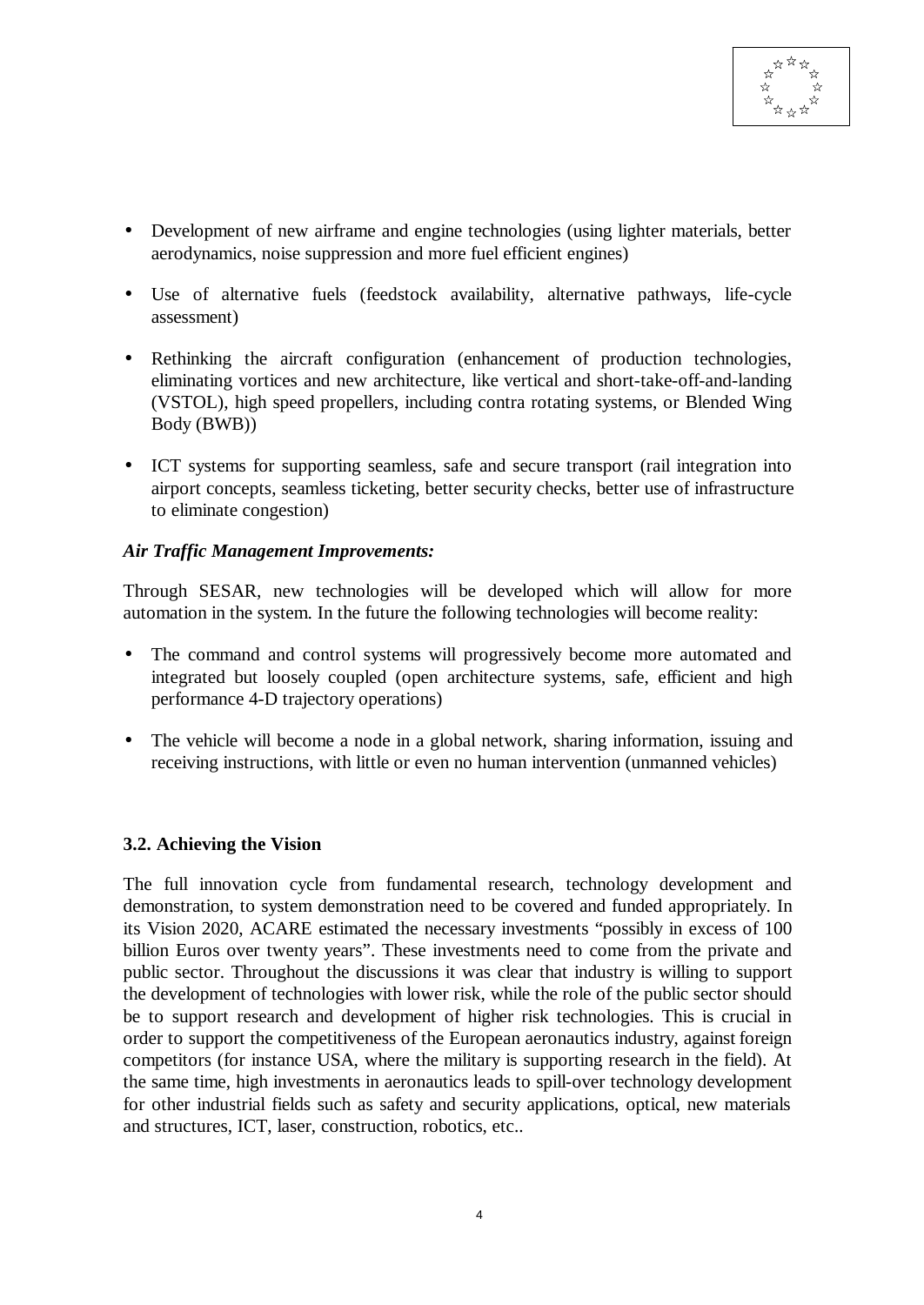

Aviation development relies on a stable funding system for long term technological developments. The stakeholders pointed out that the current research structures (like SESAR, or Clean Sky) and advisory groups (ACARE) are serving very well the sector and should continue to be supported in the coming years, taking care to cover some of the areas which are currently not addressed (e.g. communication systems are not covered in ACARE). Assuring the participation of all stakeholders is important and special efforts should be made to involve also airlines and service providers. The need to better exploit opportunities or technologies developed in other sectors was also raised.

Although the sector seems to be well coordinated, some stakeholders pointed out that this is not necessarily so below the surface, and more coordination is therefore needed. Furthermore, there is a problem with national co-funding of Joint Technology Initiatives, for those countries where there is no aeronautics research programme in place. On the other hand, while PPPs (Public Private Partnerships) are important, funding instruments tailored to SMEs, research institutes and universities should also be ensured, as should university education in the fields relevant to aviation.

Some critical issues which were raised by the stakeholders in regards to the development and deployment of main technologies are found below:

Aviation is expected to depend on liquid fuels for the foreseeable future. However, in order for the aviation to reach its environmental goals, especially within the continuous growth scenario, alternative fuels must be introduced. Currently there seems to be a waitand-see approach from the aviation industry on alternative fuels, where they expect the proper legislative framework to be set-up and the fuel industry to find appropriate solutions. Instead some stakeholders have pointed out that if the aviation industry continues to take the approach that they are only the users of the fuels, they will never secure enough quantities of affordable fuel. Since there is no profitable business case, only regulation can help in this field. On the research front, there is an urgent need to develop new pathways (like algae), to support standardisation and to develop commonly accepted methodologies for the life-cycle-assessment of alternative fuels.

As recently shown natural events or security issues can now cause interruptions of the transport system, with thousands of people stranded in airports. The transport system of the future should use ICT applications to assure alternative routes, reschedule services, and in general minimise problems by securing the uninterrupted transport of people and freight in case of unforeseen events. Basic research on mathematics, complexity and system of systems could also assist the aviation, which is a very complex system, also in emergency cases.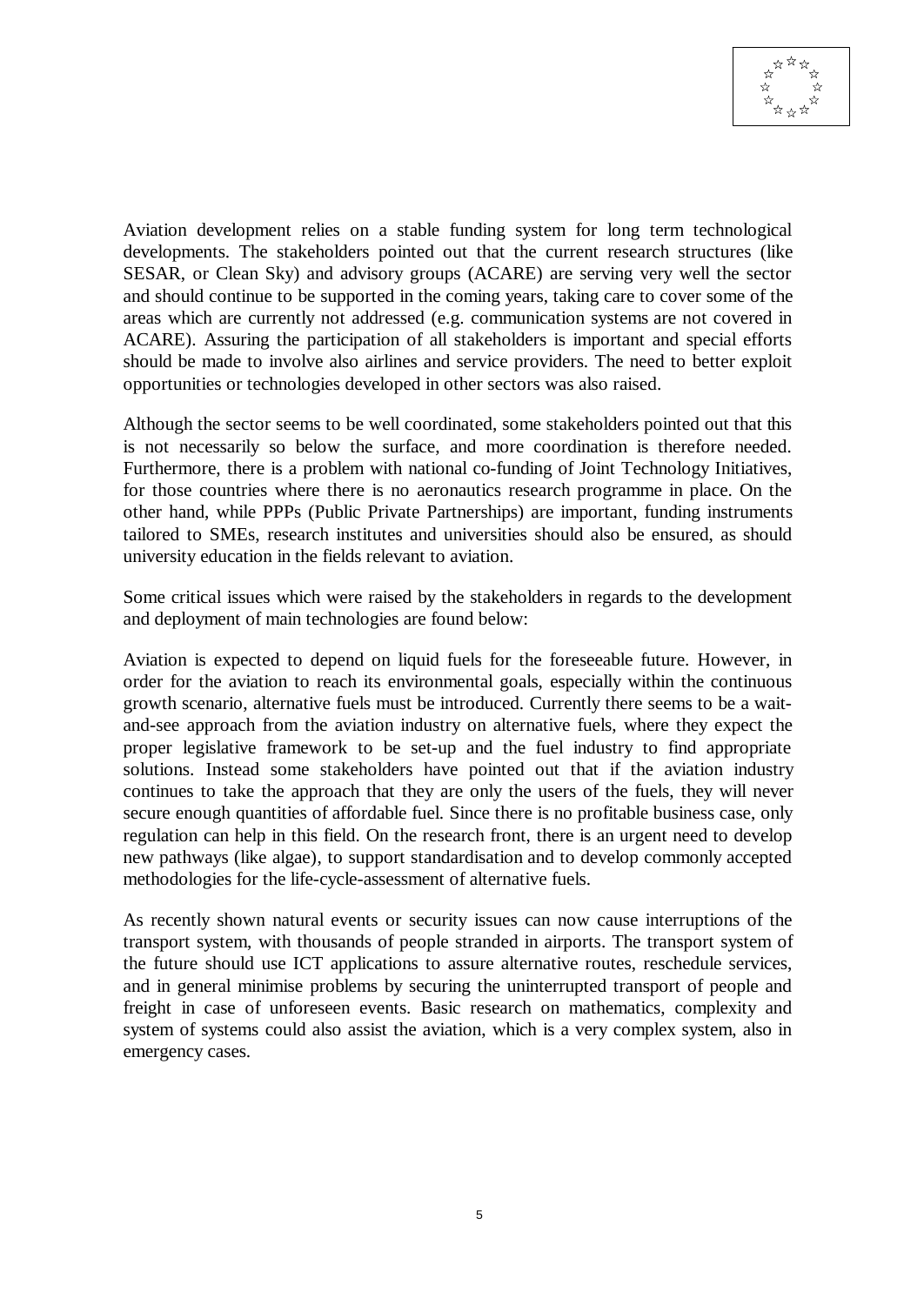

#### **4. CONCLUSIONS AND NEXT STEPS**

The aeronautics sector in Europe is working for a safe, reliable, affordable and quiet future air transport system with a zero emission balance with well-informed customers and linked with other transport modes, in order to provide seamless transport to the European citizen, while maintaining its competitiveness.

Research in aeronautics needs to be supported in a long-term stable framework, since there are very long lead times from R&D to large-scale implementation in this sector. The research support and infrastructures put in place up to now seem to be in the right path, although a significant level of funding should be secured also in the future, if European aviation industry wants to keep or even improve its position in the global market. Some effort still needs to be put in assuring the participation of all players, as well as addressing all issues (alternative fuels, communication technologies, etc).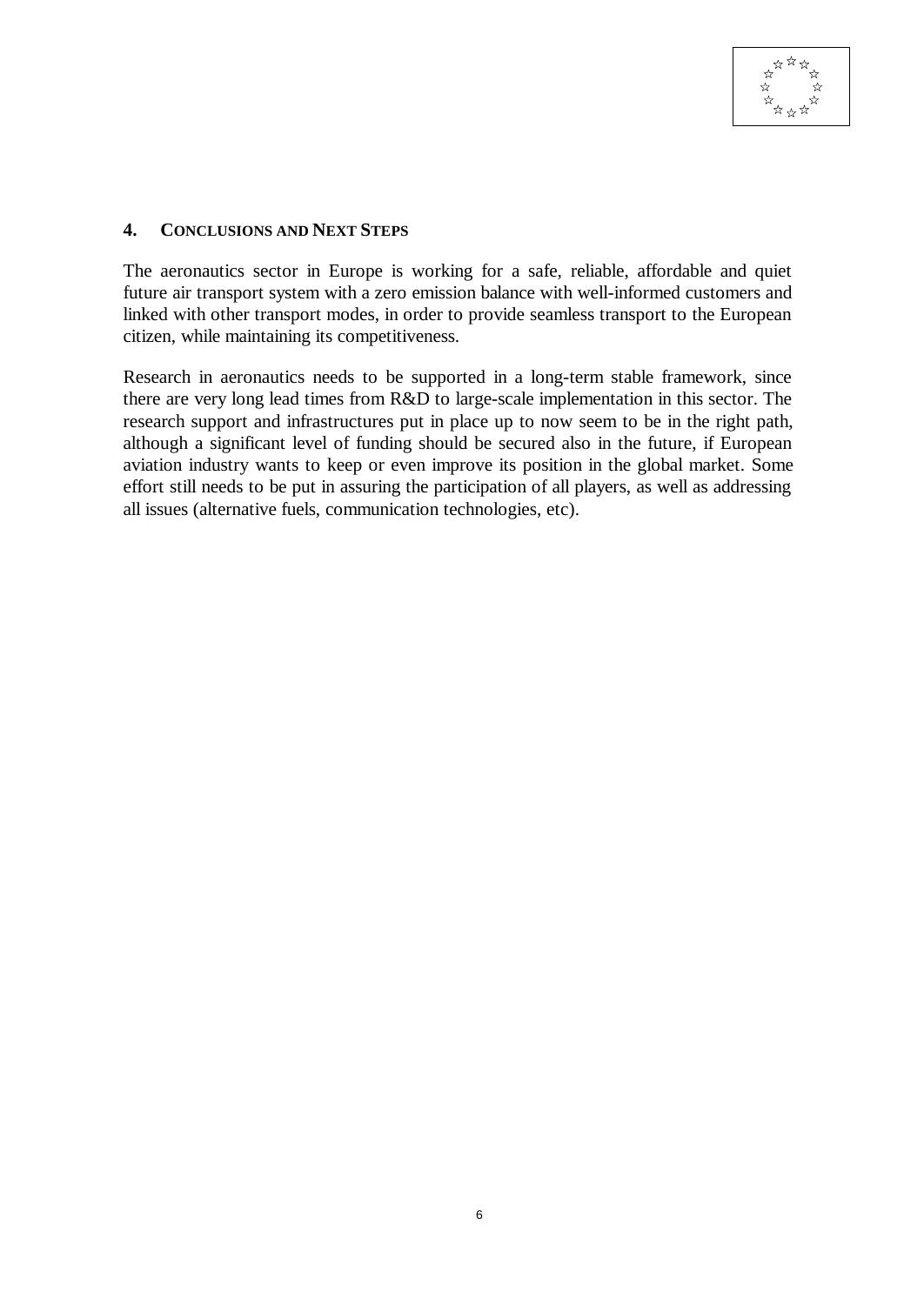

DIRECTORATE-GENERAL JOINT RESEARCH CENTRE

## **APPENDIX 1**

# **Stakeholder hearing Air transport and Aeronautics**

## **Wednesday, 02 March 2011, 09.30 – 13.00 Meeting Room SDME 2F**

## **- AGENDA -**

|                 | Chairpersons: D. Schroeker, DG MOVE<br>J. Jurimae, DG RTD<br>S. Gouvras, DG INFSO        |
|-----------------|------------------------------------------------------------------------------------------|
| $09.30 - 09.40$ | Welcome and introduction of the participants<br>(All)                                    |
| $09.40 - 10.00$ | Objectives of the STTP, purpose of the hearings<br>(M. Rommerts, DG MOVE)                |
| $10.30 - 11.30$ | General questions (Part 1 of questionnaire)<br>(All)                                     |
| $11.30 - 12.30$ | 'Air transport and aeronautics' specific questions (Part 2 of<br>questionnaire)<br>(All) |
| $12.30 - 12.50$ | Open floor for further stakeholder interventions<br>(All)                                |
| $12.50 - 13.00$ | Summary<br>(Chairpersons)                                                                |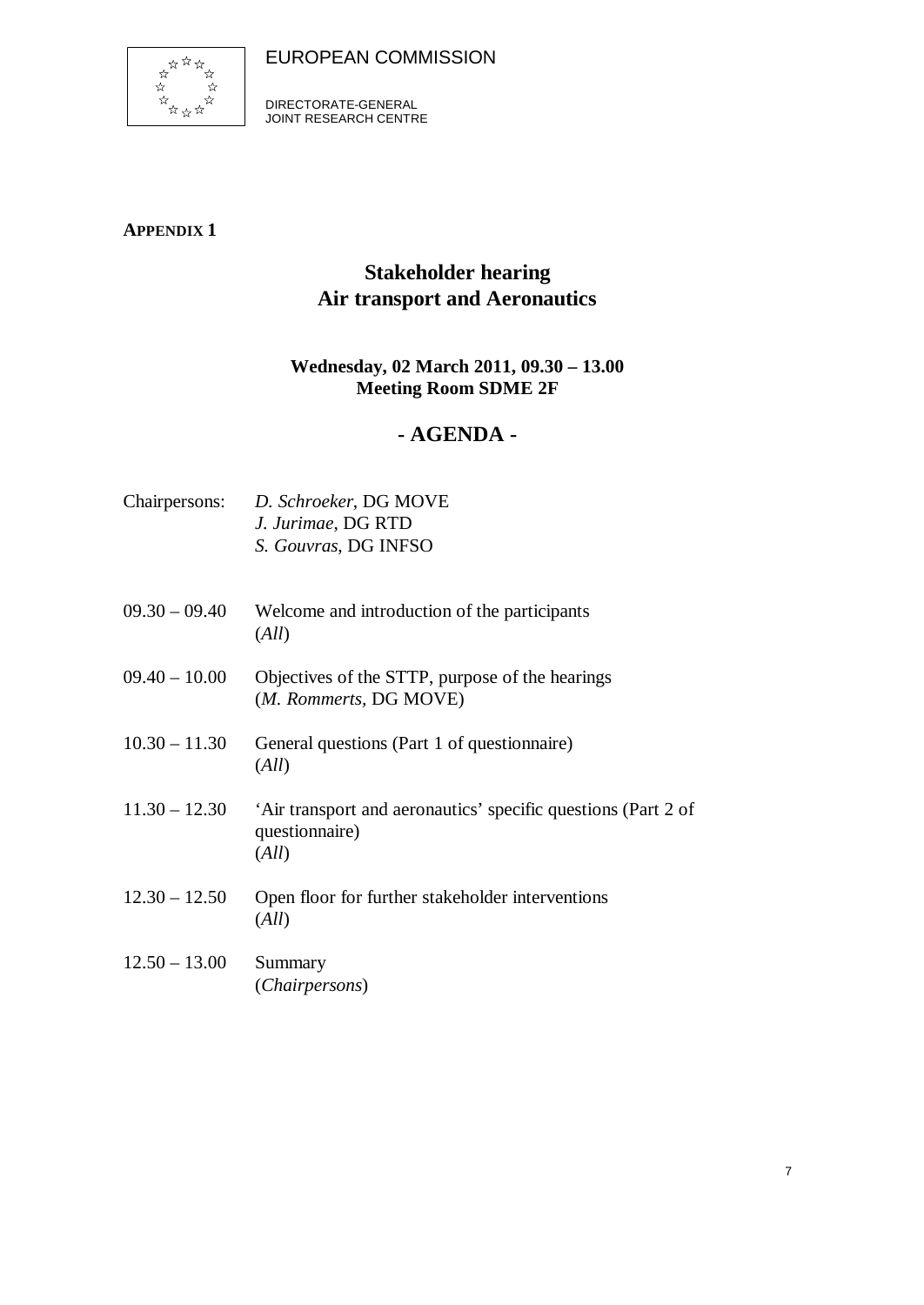

DIRECTORATE-GENERAL JOINT RESEARCH CENTRE

### **APPENDIX 2**

## **Air transport and Aeronautics Questionnaire**

### **INTRODUCTION**

These questions are designed to facilitate the stakeholder hearings. We would appreciate, if you could send us your answers to the questions 1 week before the next meeting. Please answer them in the way you consider most appropriate to convey your key messages. It would be helpful, if you could identify to which mode/technology area your answer relates to. To help answering the questions some suggestions are given regarding what could be explained under each question.

### **1. GENERAL QUESTIONS**

### 1.1. **Transport Vision and Activities**

### *1.1.1. Current state of play within transport?*

*Indicate*: market readiness/penetration of the different technologies within the activity area for each mode or cross-modal issues; on-going or planned public, public-private or private initiatives relevant for the STTP; type and scale of initiatives at which level -International/EU/MS/Regions

### *1.1.2. Likely evolution of transport?*

*Indicate*: major trends in the transport sector (technology and actors); evolution of transport needs (volume and quality); likelihood of structural changes as a result of new business models, globalisation, competition, ageing population; influence of the market structure on future market potential; possible effects of legislation etc

> *1.1.3. Key technology penetration targets (2020, 2030, and 2050)? What are the main assumptions underlying these estimates? What are the main barriers to overcome to achieve them?*

*Indicate*: main constraints and showstoppers, risks, needs for technological breakthroughs, resource/feedstock availability, consequences for the current infrastructure, etc

### *1.1.4. If these targets are met, what will be the contribution to EU policy goals in the field of transport?*

*Indicate*: Contribution to (1) achieving low-carbon transport (reducing CO2 emissions and dependency on imported oil), (2) achieving seamless mobility in a Single European Transport Area (establishment of a seamless European TEN-T network that is intelligent, efficient, and green, single European 'transport ticket' for passengers and freight), (3) competitiveness and innovation (e.g. future market sizes for a given technology, European share of new market, additional jobs,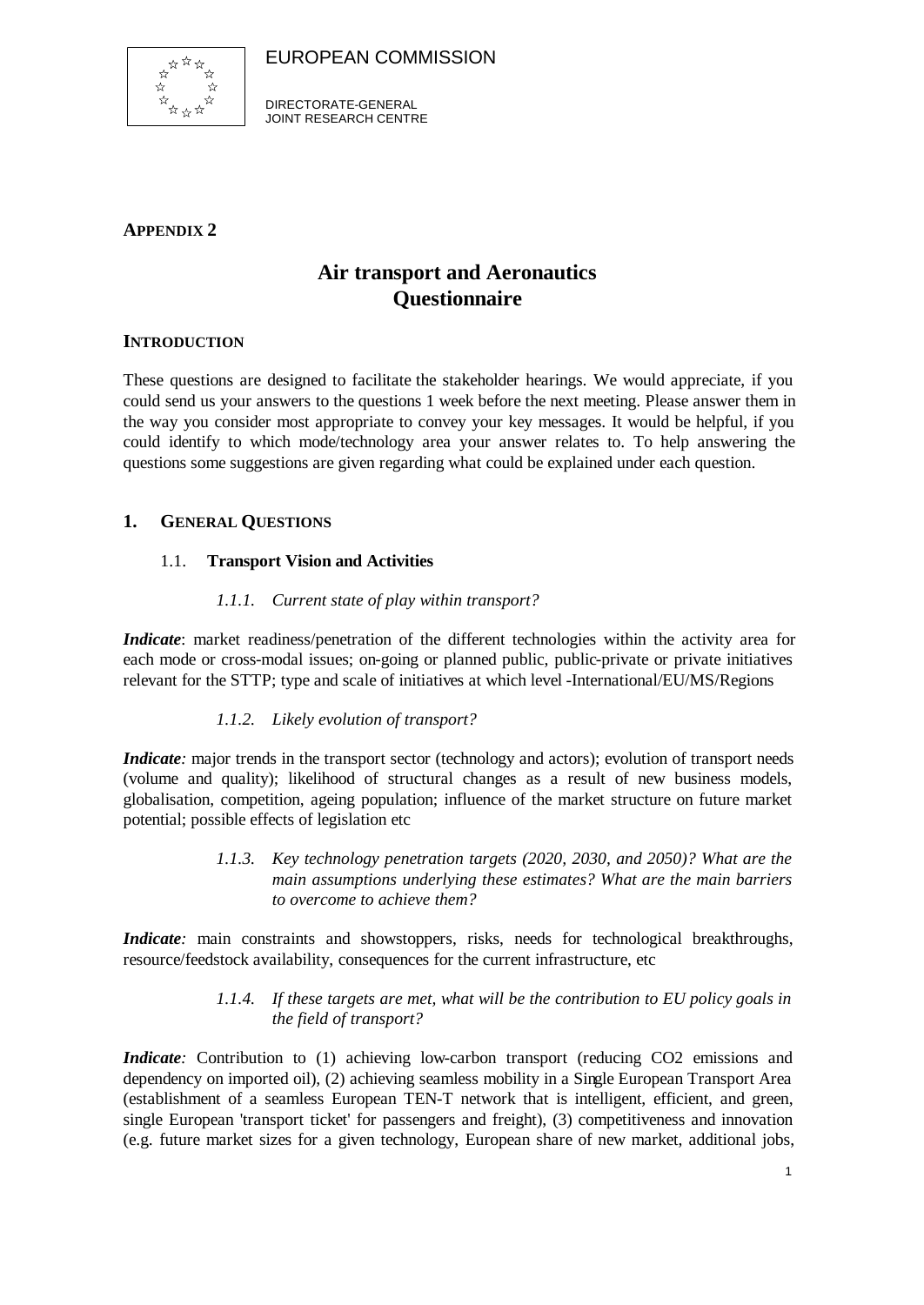

export revenues), (4) other policy goals (such as reduction of congestions, local/urban pollution, noise reduction, damage to cultural heritage, etc.)

#### *1.1.5. Contribution to the overall ('well to wheel') energy efficiency?*

*Indicate:* Effects on energy efficiency in electricity and fuels supply, as well as in use; evolution over time and depending on market penetration, etc

*1.1.6. Are there any interactions with other community policies and initiatives?*

*Indicate*: Potential contribution of the technology to other EU policies; need for measures and initiatives in other policy areas to support the market penetration of the technologies

> *1.1.7. Which are the main competing or synergetic technologies within the activity area? (in relation to the indicated market penetration targets)*

#### **1.2. Achieving the Vision**

*1.2.1. Is your vision achievable under a 'business as usual' scenario?*

*Indicate*: Current support programmes and policy measures and their expected impact

*1.2.2. Are there barriers to innovation? Is there a need for change in the innovation system?*

*Indicate*: For the mode in question any weaknesses in the current system

*1.2.3. Does the considered mode/sector already benefit from or plan to set-up initiatives to bridge the gap between the current state of technology and a cost-effective market entry? What would be the critical mass (e.g. investment) needed for such initiatives? What new approaches could be considered to accelerate innovation?*

*Indicate*: i.e. how could the STTP help the sector; which actions of it would be most effective; what impact could be expected with respect to 'business as usual (i.e. No STTP)?

- *1.2.4. What actions need to be carried out at European level? What actions would be better implemented at national and or regional level? Is there a need, or a potential benefit, to integrate or to better coordinate action carried out at different levels?*
- *1.2.5. International Dimension Is there a potential for international cooperation? What type of cooperation?*

*Indicate*: Major initiatives in other countries; assessment of specific opportunities for international cooperation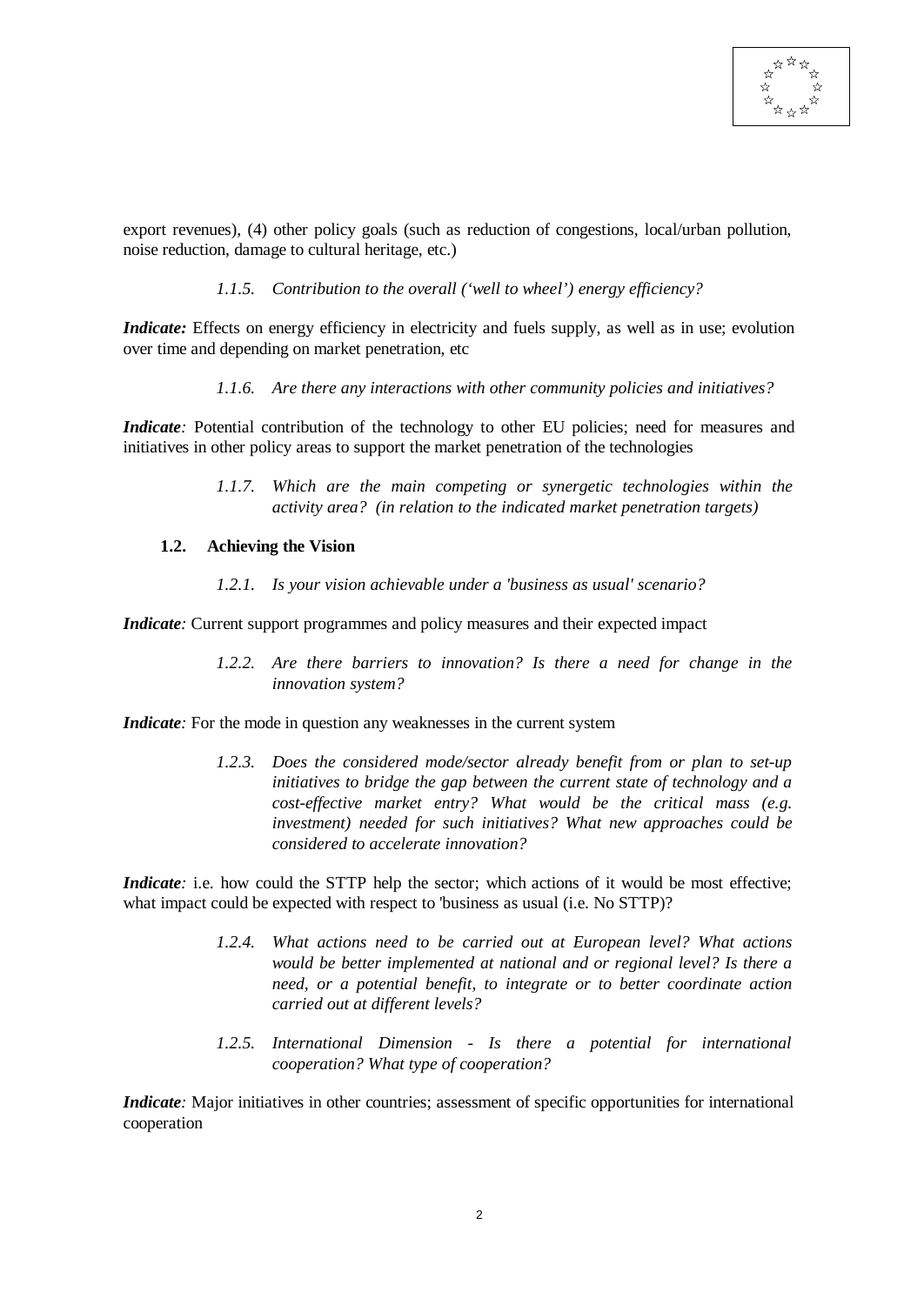

#### **2. SECTOR/ISSUE SPECIFIC QUESTIONS: AERONAUTICS AND AIR TRANSPORT**

#### **2.1. A Passenger Centered Smart and Adaptive Mobility serving EU citizens**

*2.1.1. What are the main obstacles that prevent a passenger friendly and seamless air travel from door to door that is customised to the needs of the different types of passengers? How to better connect the European air transport system with other modes and with the transport system in other regions of the world? How to improve resilience after crisis events?*

*Indicate: which technologies should be developed to allow a seamless air travel, which key stakeholders should be brought together?*

> *2.1.2. For which type of missions air transport is particularly well suited for passengers and freight transport (including on an environmental point of view)? In which cases air transport can potentially serve well European integration?*

*Indicate: the barriers that prevent air transport to be deployed for missions where it is better suited than other modes and technologies to be developed to allow its deployment?*

#### **2.2. A Competitive and Innovative European Aviation sector?**

*2.2.1. Which actions need to be carried out at European level for this sector to support European competitiveness in a globalised sector?*

*Indicate: who are the key stakeholders, what are the best instruments to support competitiveness and the main areas where the European effort should focus?*

*2.2.2. Innovation: see 2.2.2*

#### **2.3. A Sustainable Environmentally Friendly Air Transport system**

*2.3.1. Given the yearly air traffic increased observed in the past years in Europe, the technology advances that reduce the environmental impact of aviation, will this sector be able to meet objectives such as those fixed by ETS and EU2020 in a sustainable way? What about noise?*

*Indicate: what are the technologies/fuels capable of answering these challenges? Are there regulatory / economic barriers for their implementation?*

> *2.3.2. What problems can we expect in terms of energy supply and availability of resources for the manufacturing of vehicle and the construction and maintenance of infrastructures?*

*Indicate: what are the potential solutions to achieve sustainability?*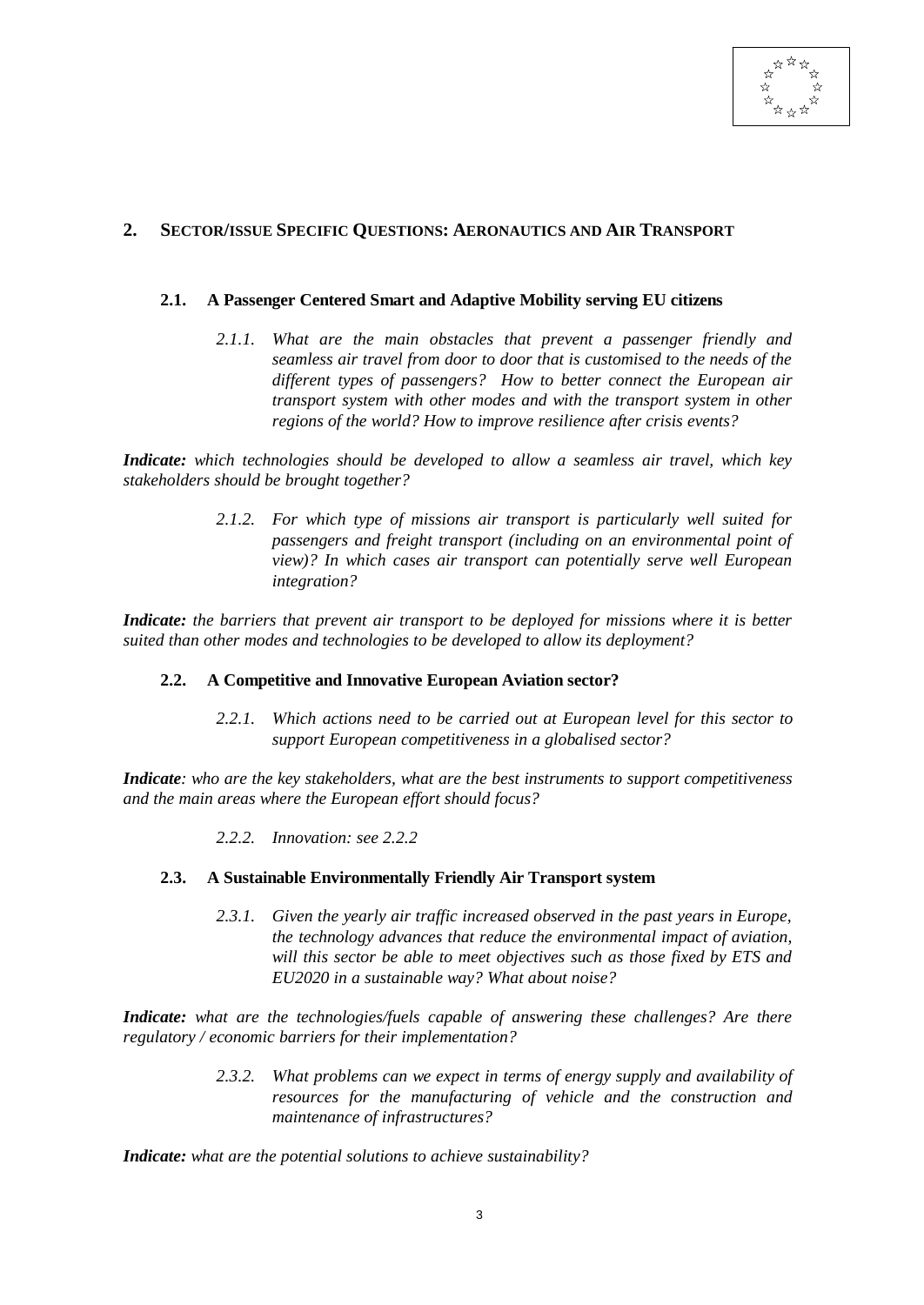

#### **2.4. Integrated Safety and Security at Air Transport System Level**

*2.4.1. Is the level of safety of air transport high enough? Is key safety information handled and shared in an efficient way? Is Europe enough involved in safety standards and regulations? Is the way safety is handled in the different components of the air transport system continuous and coherent?*

*Indicate: Indicate potential tools, instruments, technologies, actions to solve issues?*

*2.4.2. Is the way security is handled in the different components of the air transport system continuous, coherent, cost and time efficient?*

*Indicate: Indicate potential tools, instruments, technologies, actions and collaborations to solve issues?*